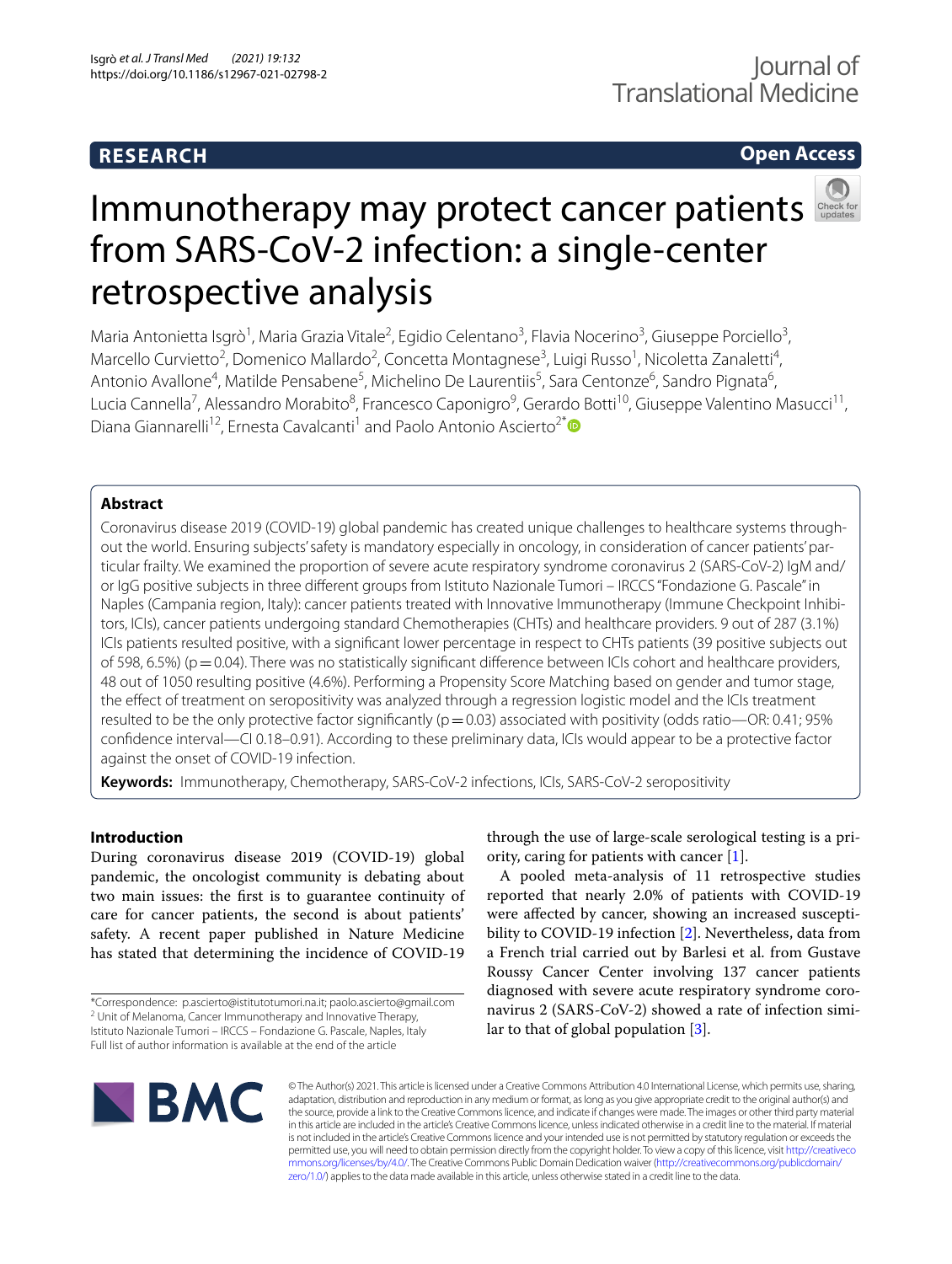Data regarding COVID-19 infection severity in cancer patients are discordant and limited to date. First reports recorded more severe symptoms and worse outcomes in these patients  $[4, 5]$  $[4, 5]$  $[4, 5]$  $[4, 5]$ . Zhang et al. reported that cancer seems to be associated most frequently with severe SARS-CoV-2 infection in a subset of lung cancer patients [[6\]](#page-5-5). On the contrary, Barlesi et al. didn't fnd any evidence that COVID-19 is more lethal or aggressive in cancer patients [[3\]](#page-5-2).

Another concern is about the relationship between type of oncological therapy and the development of COVID-19 infection. While standard Chemotherapies (CHTs) are generally associated with immunosuppression and increased risk of infection, the role of Innovative Immunotherapy (Immune Checkpoint Inhibitors, ICIs) in promoting severe SARS-CoV-2 infection is in fact source of debate. As we know, Innovative Immunotherapy, based on ICIs, activates the immune system against cancer, but the infammatory storm of the activated immune system could be directed against other organs (interstitial pneumonia occurs in 2.5–5% of ICIs in monotherapy and in  $7-10%$  of combination therapy). The risk of overlapping syndromes due to SARS-CoV-2 infection with similar pathogenesis is theoretic, but it cannot be excluded. Few data support this idea. A retrospective study of Memorial Sloan Kettering Cancer Center enrolled 423 patients with COVID-19 infection and concomitant cancer. Among these patients  $31$  (7%) were treated with ICIs. The study demonstrated that ICIs treatment within 90 days is a predictor for hospitalization and severe disease: OR (odds ratio) of 2.53 (95% confdence interval—CI 1.18–5.67),  $p = 0.017$  in univariate analysis; OR of 2.84 (95% CI 1.24– 6.[7](#page-5-6)2),  $p=0.013$  in multivariate analysis [7]. Otherwise frst results of an international, registry-based, cohort study of Thoracic cancERs internAtional coVid 19 cOLlaboraTion (TERAVOLT) were reported by Garassino  $[8]$  $[8]$ . The study enrolled 200 patients with thoracic cancer and COVID-19 infection diagnosis since 26 March until 12 April 2020 in 21 countries around the world. To note, 147 (73.5%) patients were on treatment, 34 of which (23.1%) on ICIs and 20 (13.6%) on CHTs/ICIs combination. Preliminary analysis reported that no cancer treatment, including ICIs, was associated to an increased risk of death or hospitalization. Moreover, since it would seem that PD-1/PDL-1 pathway is an escape mechanism for some pathogens in preclinical models and the use of anti-PDL-1 could increase the clearance of some viruses, like infuenza virus [[9\]](#page-5-8), it could be hypothesized that ICIs may play a protective role against SARS-CoV-2 infection.

In order to keep everybody safe, many cancer centers have reorganized the management of patients, avoiding gatherings and prioritizing treatments as well as according to scientifc societies [[1\]](#page-5-0).

In our experience at Istituto Nazionale Tumori – IRCCS "Fondazione G. Pascale" in Naples, a tightened program of health surveillance for patients and healthcare providers has been planned and performed, in order to early detect and promptly quarantine subjects with SARS-CoV-2 infection. Reorganization of internal management has allowed to ensure an adequate protection for cancer patients aferent to our Institute. COVID-19 screening performed with rapid serological tests revealed that ICIs could protect cancer patients from SARS-CoV-2 infection.

#### **Materials and methods**

From 30 March 2020 to 15 May 2020, 885 cancer patients admitted to Istituto Nazionale Tumori – IRCCS "Fondazione G. Pascale" in Naples (Italy) and 1050 healthcare providers working in the same hospital were tested for specifc SARS-CoV-2 Immunoglobulins IgG and IgM, in accordance with a tightened program of internal health surveillance, addressed to ensure an adequate protection for frail cancer patients. In all cases entering the clinic during the period, the analyses were performed. Patients underwent a triage survey in which the proper questions to the symptoms were asked.

Patients' cohorts included 287 subjects sufering from melanoma undergoing ICIs (anti-PD-1 or anti-CTLA-4) and 598 patients undergoing CHTs.

Patients with hematological malignancies were excluded, in order to avoid eventual false negative results, due to their state of immunodepression/immunosuppression. Their particular condition, in fact, associated with low titers of immunoglobulins, makes difficult for qualitative immunochromatographic tests to identify such low titers of specifc immunoglobulins, albeit present.

Whole blood samples from patients and healthcare providers arrived to the Laboratory of Istituto Nazionale Tumori – IRCCS "Fondazione G. Pascale" Cancer Center and were centrifuged immediately. Plasma samples obtained after centrifugation were tested for specifc SARS-CoV-2 Immunoglobulins IgG and IgM, using Leccurate – SARS-CoV-2 Antibody Test kit (Lepu Medical Technology – Beijing – Co., Ltd.), within 1 h, upon recommendations. The assay is a qualitative colloidal gold immunochromatography based on the principle of antigen–antibody reaction and immunoassay technique: it is a qualitative method for which data regarding cutofs are not available to defne positivity, nor related units of measurement, nor the detection limit. The producer declares that for the detection of sensitivity reference material, the positive detection rate should be no less than 90%; for the detection of negative reference material, the negative detection rate should be 100%; for the detection of positive reference material the positive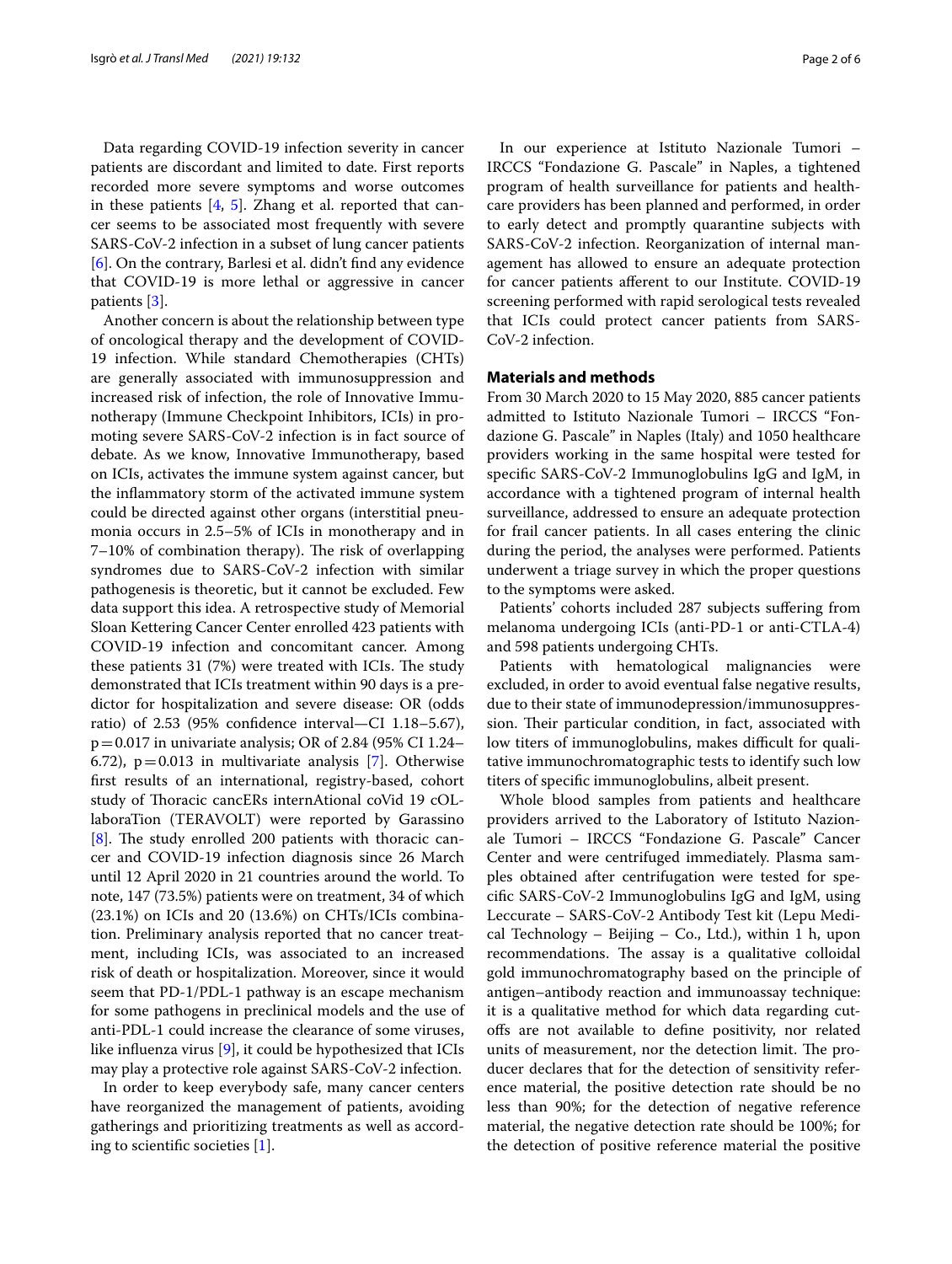detection rate should be 100%. The positivity to IgG and/ or IgM is defned only visually, if the relative colored band appears near the areas where the relative antihuman mouse antibodies are pre-adhered, after binding any antibodies to a recombinant protein of the COVID-19 marked with colloidal gold particles. All tests were performed by the same laboratory technician and the results interpreted by the same operator, in order to avoid inter-operator and inter-observer variability. Both healthcare workers were blinded to group allocation of patients (ICIs and CHTs) and personnel. Patients and healthcare professionals were considered positive for SARS-CoV-2 infection if either IgG or IgM, or both, resulted positive at least at one determination. Data on age, cancer stage, Eastern Cooperative Oncology Group (ECOG) Performance score, line of treatment, symptoms, lymphopenia, leukopenia were collected for most of patients.

#### **Statistical analysis**

Statistical analysis was performed by using the Statistical Package for Social Science (SPSS Inc., Chicago, IL, USA), version 26.0. Categorical variables were displayed as frequencies and the appropriate non-parametric tests  $(\chi^2$  test) were used to assess significance of the differences between groups; p values < 0.05 were considered statistically signifcant. In order to assess association between cancer treatment (ICIs and CHTs), SARS-CoV-2 IgG and/or IgM seropositivity and clinical characteristics of patients' sample—gender, dichotomized variables of age (less than 70 years versus equal or more than 70 years), cancer stage (IV versus I, II, III), ECOG performance status (0 versus 1, 2, 3, 4), lymphopenia and leukopenia

<span id="page-2-0"></span>**Table 1** Patients' and Healthcare providers' demographic data

conditions (yes or not),  $\chi^2$  tests were performed and OR with 95% CI were computed.

A Propensity Score Matching was implemented in order to form two comparable subsets. Random choice of matched patients based on Nearest Neighbor Matching was implemented.

Multiple linear logistic regression was used to adjust treatment efect by other factors. A forward stepwise selection based on Wald statistics was adopted with 0.05 and 0.10 enter and remove signifcance level respectively.

#### **Results**

885 cases with cancer diagnosis admitted to Istituto Nazionale Tumori – IRCCS "Fondazione G. Pascale" in Naples (Italy) from 30 March 2020 to 15 May 2020, undergoing diferent oncological treatments and 1050 healthcare providers were tested for SARS-CoV-2 serology (demographic data are reported in Table [1](#page-2-0)).

287 patients with a diagnosis of melanoma undergoing ICIs treatment (154 male/133 female) had a median age of 62 (IR—interquartile range: 53–73) years (Table [1](#page-2-0)). 598 CHTs patients came from breast  $(N=183)$ , thoracopulmonary ( $N=16$ ), uro-gynaecological ( $N=118$ ), head and neck  $(N=16)$ , sarcoma  $(N=30)$ , gastro-intestinal  $(N=235)$  units, respectively, with an overall median age of 63 (IR: 54–71) years and an overall distribution of 207 male/391 female subjects (Table [1\)](#page-2-0). 1050 healthcare providers (491 male/559 female) had a median age of 47 (IR: 38–55) years (Table [1\)](#page-2-0).

Patients undergoing ICIs and CHTs carried out serological test for immunoglobulins. 9 (3.1%, 95% CI 1.1– 5.1) of the patients treated with ICIs and 39 (6.5%, 95% CI 4.5–8.5) of the patients treated with CHTs had a positive

| Oncology unit                         | Treatment   | Number of<br>patients | Male/female patients |       | Median age (interquartile range) (years) |               |  |
|---------------------------------------|-------------|-----------------------|----------------------|-------|------------------------------------------|---------------|--|
| category                              |             |                       | Number               | Ratio | Subgroups                                | Groups        |  |
| Melanoma                              | <b>ICIs</b> | 287                   | 154/133              | 1.2   |                                          | $62(53-73)$   |  |
| <b>Breast</b>                         | <b>CHTs</b> | 183                   | 0/183                | 0.0   | $57(49-67)$                              |               |  |
| Thoraco-pulmonary                     | <b>CHTs</b> | 16                    | 12/4                 | 3.0   | $69(58-70)$                              |               |  |
| Uro-gynaecological                    | <b>CHTs</b> | 118                   | 35/83                | 0.4   | $65(55-72)$                              | $63(54-71)$   |  |
| Head neck                             | <b>CHTs</b> | 16                    | 9/7                  | 1.3   | $61(57-66)$                              |               |  |
| Sarcoma                               | <b>CHTs</b> | 30                    | 14/16                | 0.9   | $54(46-63)$                              |               |  |
| Gastro-intestinal                     | <b>CHTs</b> | 235                   | 137/98               | 1.4   | $67(59-74)$                              |               |  |
| Total CHTs "non<br>melanoma" patients | <b>CHTs</b> | 598                   | 207/391              | 0.5   |                                          | $63(54 - 71)$ |  |
| Category                              |             | Number of             | Male/female subjects |       | Median age (interquartile range) (years) |               |  |
|                                       |             | cases                 | Number               | Ratio |                                          |               |  |
| Healthcare providers                  |             | 1050                  | 491/559              | 0.9   |                                          | $47(38-55)$   |  |

*ICIs* Immune Checkpoint Inhibitors Treatment, *CHTs* chemotherapy treatments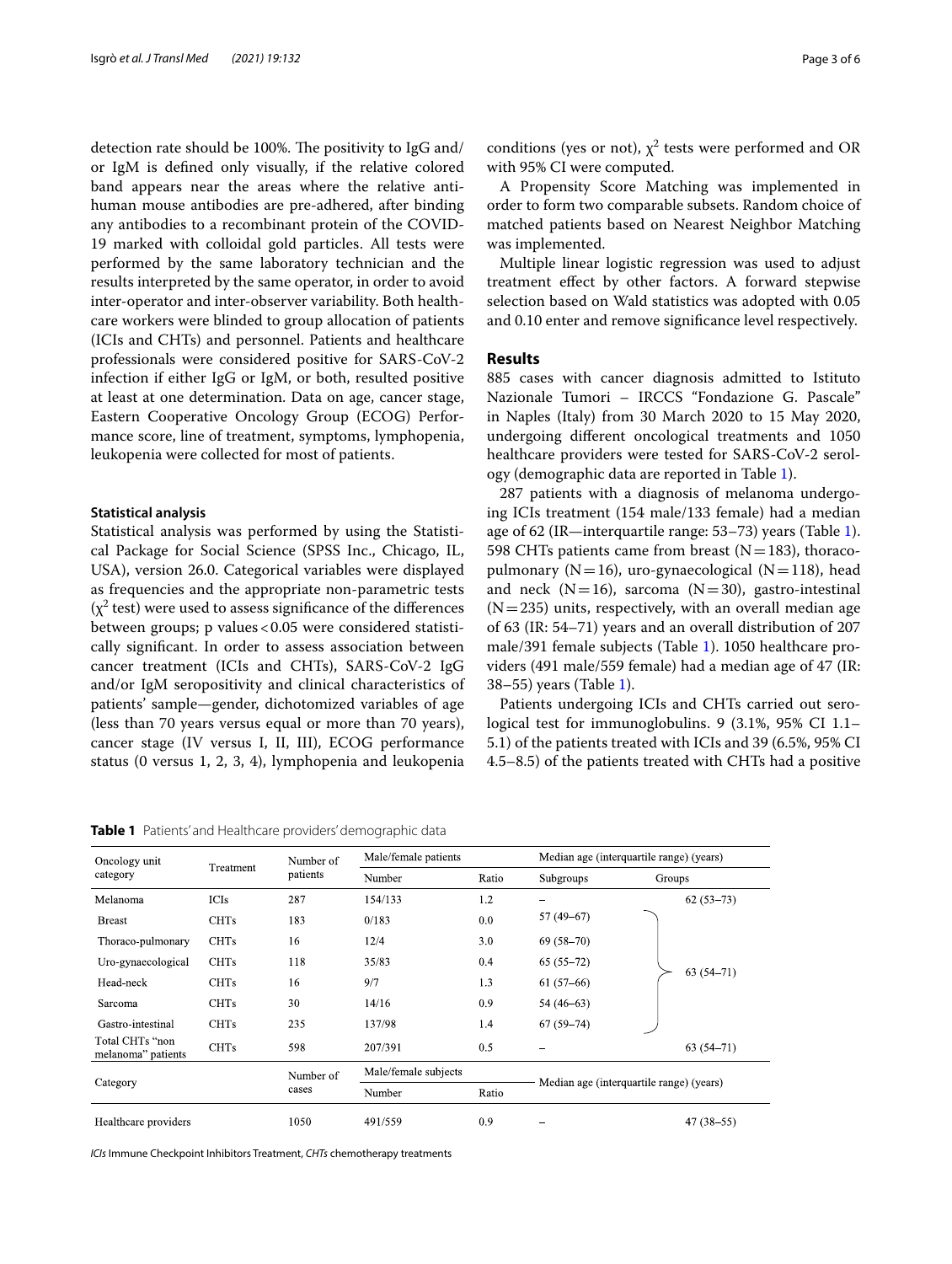serological test for immunoglobulins,  $p = 0.04$  (Pearson's  $\chi^2$  test) (Table [2](#page-3-0)). At the same time, 1050 healthcare providers underwent serological test for immunoglobulins, 48 of which resulted positive (4.6%, 95% CI 3.3–5.9) (Table  $2$ ). The cohort of employees was compared with the cohort of patients undergoing ICIs and no signifcant difference was found (Pearson's  $\chi^2$  $\chi^2$  test) (Table 2). According to these data, we observed the higher incidence of immunoglobulins in patients treated with CHTs when compared to patients treated with ICIs or health care workers (albeit with some overlap in the confdence intervals).

In the analysis of association all the other clinical variables were signifcantly associated to cancer treatment except age (Table [3\)](#page-3-1), while SARS-CoV-2 IgG and/or IgM positivity was associated with gender  $(p<0.001)$  and cancer stage  $(p=0.03)$  (Table [4\)](#page-4-0). Data about symptoms recorded in the triage survey did not present relevant statistical diferences between the cohort of patients.

To better investigate the association between cancer treatment and seropositivity, we performed a Propensity Score Matching based on gender and tumor stage. We obtained two groups of equal size  $(n=287, each)$  in which sex and tumor stage were perfectly balanced. The efect of treatment on seropositivity in this matched subset was analyzed through a regression logistic model and the ICIs treatment resulted to be the only protective factor significantly ( $p=0.03$ ) associated with positivity (OR: 0.41; 95% CI 0.18–0.91) together with female gender

<span id="page-3-1"></span>**Table 3** Association between type of treatment and clinical variables

| Clinical variables      | ICIs           | CHTs |     |                      |
|-------------------------|----------------|------|-----|----------------------|
|                         |                |      | n   | p-value <sup>®</sup> |
| SARS-CoV2 IgG/IgM       |                |      |     |                      |
| IgG and/or IgM+         | 9              | 39   | 885 | 0.04                 |
| IgG and IgM-            | 278            | 559  |     |                      |
| Gender                  |                |      |     |                      |
| Male                    | 154            | 207  | 885 | < 0.001              |
| Female                  | 133            | 391  |     |                      |
| Age (years)             |                |      |     |                      |
| < 70                    | 194            | 416  | 885 | n.s                  |
| $\geq 70$               | 93             | 182  |     |                      |
| Cancer stage            |                |      |     |                      |
| $ -   $                 | 38             | 97   | 804 | 0.05                 |
| $\mathsf{N}$            | 249            | 420  |     |                      |
| ECOG performance status |                |      |     |                      |
| 0                       | 244            | 265  | 793 | < 0.001              |
| $1 - 4$                 | 41             | 243  |     |                      |
| Lymphopenia             |                |      |     |                      |
| Yes                     | $\overline{2}$ | 90   | 755 | < 0.001              |
| <b>No</b>               | 256            | 407  |     |                      |
| Leukopenia              |                |      |     |                      |
| Yes                     | 0              | 91   | 764 | < 0.001              |
| No                      | 258            | 415  |     |                      |

*ICIs* Immune Checkpoint Inhibitors Treatment, *CHTs* chemotherapy treatments, *n* number of patients, *n.s* not statistically signifcant

 $*$  The p-values represent  $\chi^2$  tests of independence indicating associations between type of treatment and categorical clinical variables (statistically significant  $p < 0.05$ )

| Oncology unit category             |                 | Treatment   | Number of                                    |                         | IgM and IgG negative      |                       | IgM and/or IgG positive   |           |
|------------------------------------|-----------------|-------------|----------------------------------------------|-------------------------|---------------------------|-----------------------|---------------------------|-----------|
|                                    |                 |             | patients                                     | Number of<br>patients   | Percentage of<br>patients | Number of<br>patients | Percentage of<br>patients |           |
| Melanoma                           |                 | C S         | 287                                          | 278                     | 96.9                      | 9                     | 3.1                       |           |
| Breast                             |                 | <b>CHTs</b> | 183                                          | 165                     | 90.2                      | 18                    | 9.8                       |           |
| Thoraco-pulmonary                  |                 | <b>CHTs</b> | 16                                           | 15                      | 93.8                      |                       | 6.3                       |           |
| Uro-gynaecological                 |                 | <b>CHTs</b> | 118                                          | 114                     | 96.6                      | 4                     | 3.4                       |           |
| Head-neck                          |                 | <b>CHTs</b> | 16                                           | 16                      | 100.0                     | $\Omega$              | 0.0                       |           |
| Sarcoma                            |                 | <b>CHTs</b> | 30                                           | 27                      | 90.0                      | 3                     | 10.0                      |           |
| Gastro-intestinal                  |                 | <b>CHTs</b> | 235                                          | 222                     | 94.47                     | 13                    | 5.5                       |           |
| Total CHTs "non melanoma" patients |                 | CHTs        | 598                                          | 559                     | 93.5                      | 39                    | 6.5                       | $0.04*$   |
| Category                           | Number of cases |             | IgM and IgG negative                         | IgM and/or IgG positive |                           |                       | p-value                   |           |
|                                    |                 |             | Number of subjects<br>Percentage of subjects |                         | Number of subjects        |                       | Percentage of subjects    |           |
| Healthcare providers               | 1050            | 1002        |                                              | 95.4                    | 48                        |                       | 4.6                       | $0.29***$ |

<span id="page-3-0"></span>**Table 2** SARS-CoV-2 IgM and/or IgG positivity percentages of patients (divided into oncology units) and healthcare providers

*ICIs* Immune Checkpoint Inhibitors Treatment, *CHTs* chemotherapy treatments

\* Comparison ICIs vs. CHTs patients' SARS-CoV-2 IgM and/or IgG positivity percentages (statistically significant) (Pearson's χ<sup>2</sup> test was used to identify differences in the proportions of individuals between two categories)

\*\* Comparison ICIs patients' vs. Healthcare Providers' SARS-CoV-2 IgM and/or IgG positivity percentages (not statistically significant) (Pearson's  $\chi^2$  test was used to identify diferences in the proportions of individuals between two categories)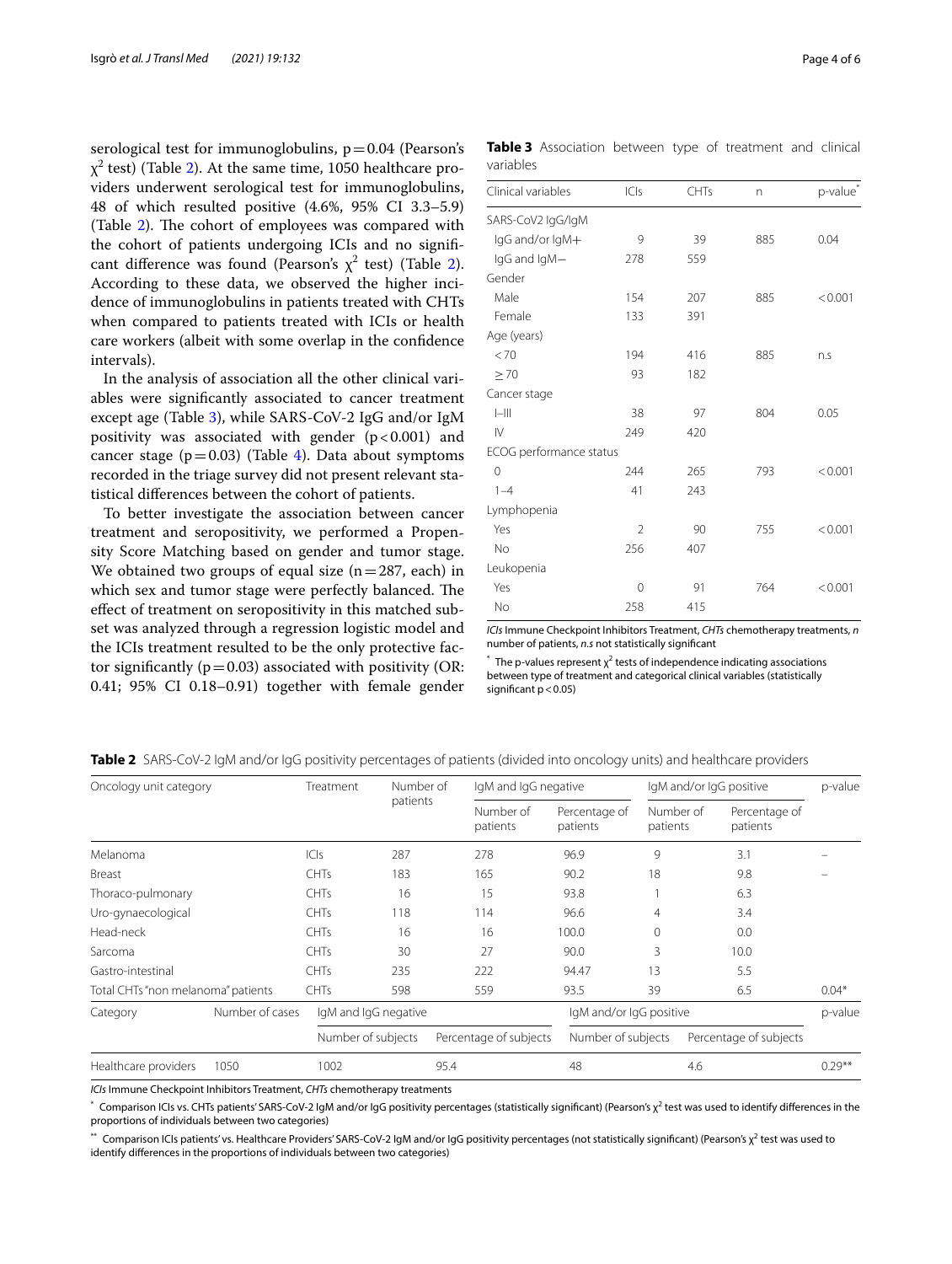<span id="page-4-0"></span>

|  |  |  |  |  | Table 4 Association between IgG and/or IgM seropositivity and clinical variables |  |  |
|--|--|--|--|--|----------------------------------------------------------------------------------|--|--|
|--|--|--|--|--|----------------------------------------------------------------------------------|--|--|

| Main features           | IgG and/or IgM+ | IgG and IgM- | $\boldsymbol{\mathsf{n}}$ | p-value* | <b>OR</b> | 95% CI        |
|-------------------------|-----------------|--------------|---------------------------|----------|-----------|---------------|
| Gender                  |                 |              |                           |          |           |               |
| Male                    | 11              | 350          | 885                       | 0.01     | 0.41      | $0.21 - 0.82$ |
| Female                  | 37              | 487          |                           |          |           |               |
| Age (years)             |                 |              |                           |          |           |               |
| < 70                    | 31              | 579          | 885                       | n.s      | 1.23      | $0.67 - 2.26$ |
| $\geq 70$               | 17              | 258          |                           |          |           |               |
| Cancer stage            |                 |              |                           |          |           |               |
| $0 - 111$               | 12              | 123          | 804                       | 0.04     | 0.48      | $0.24 - 0.97$ |
| $\mathsf{I}\mathsf{V}$  | 30              | 639          |                           |          |           |               |
| ECOG performance status |                 |              |                           |          |           |               |
| $\mathbf 0$             | 25              | 484          | 793                       | n.s      | 1.16      | $0.61 - 2.20$ |
| $1 - 4$                 | 16              | 268          |                           |          |           |               |
| Lymphopenia             |                 |              |                           |          |           |               |
| Yes                     | 5               | 87           | 755                       | n.s      | 1.06      | $0.41 - 2.79$ |
| No                      | 34              | 629          |                           |          |           |               |
| Leukopenia              |                 |              |                           |          |           |               |
| Yes                     | 6               | 85           | 764                       | n.s      | 1.38      | $0.56 - 3.36$ |
| No                      | 33              | 640          |                           |          |           |               |

*n* number of patients, *OR* odds ratio, *n.s* not statistically signifcant

 $*$ The p-values represent  $\chi^2$  tests of independence indicating associations between SARS-CoV-2 IgG and/or IgM seropositivity and categorical clinical variables (statistically significant  $p < 0.05$ )

being a significant ( $p=0.01$ ) unfavorable item (OR: 2.87; 95% CI 1.29–6.41).

#### **Discussion**

The concept of frailty has become increasingly recognized as one of the most important issues in health care and health outcomes and is of particular importance in patients with cancer. Frailty is a complex state of diminished physiologic reserve that results in increased vulnerability to stressors, leading to adverse health outcomes  $[10]$  $[10]$ . One important clinical question is how to manage patients who need anticancer therapy, including ICIs during these conditions.

As reported by Poortmans, the more recent larger studies have evidenced that none of the anti-cancer therapeutic regimens may afect neither the rate of severe COVID-19 nor the mortality rate in cancer patients  $[11]$  $[11]$ . On the contrary, the study conducted by Robilotti at the Memorial Sloan Kettering Cancer Center, has highlighted, specifcally for ICIs, an association with increased intensive care unit admission rate, but not death rate [\[7](#page-5-6)]. So, Vivarelli et al. conclude that the question remains still debated: is ICIs administration harmful or beneficial for cancer patients during the COVID-19 pandemic  $[12]$  $[12]$ ? Their hypothesis is that using ICIs in cancer patients during the pandemic does not harm and might be a game-changer. Based on the positive efect

that ICIs have towards T-cell reactivation against cancer cells, as well as virus-infected cells, they conclude that ICIs administration may not represent a risk for cancer patients during this pandemic and can be suggested as protective for cancer patients who are infected by the SARS-CoV-2 [[12\]](#page-5-11). According to this hypothesis, our preliminary data suggest a possible protective efect of ICIs against SARS-CoV-2 infection onset. In our patients' cohorts, individuals undergoing treatment with ICIs presented signifcant lower proportion of IgG and/or IgM positivity in respect to patients treated with CHTs, ICIs seeming to be a protective factor against COVID-19 infection. At the same time, ICIs cohort presented a risk of SARS-CoV-2 infection similar to that of healthcare providers, showing that ICIs treatment is able to restore an adequate immunocompetent status in cancer patients. When a Propensity Score Matching based on gender and tumor stage was performed and efect of treatment on seropositivity analyzed, the ICIs treatment was demonstrated to be a signifcantly protective factor.

Overall, according to our fndings, we may carry forward our hypothesis according which Innovative Immunotherapy based on ICIs treatment could protect cancer patients from COVID-19 infection. Nevertheless, further studies and epidemiologic data are needed to better defne risk population among cancer patients and fll clinical and preclinical gaps to provide strong evidence-based